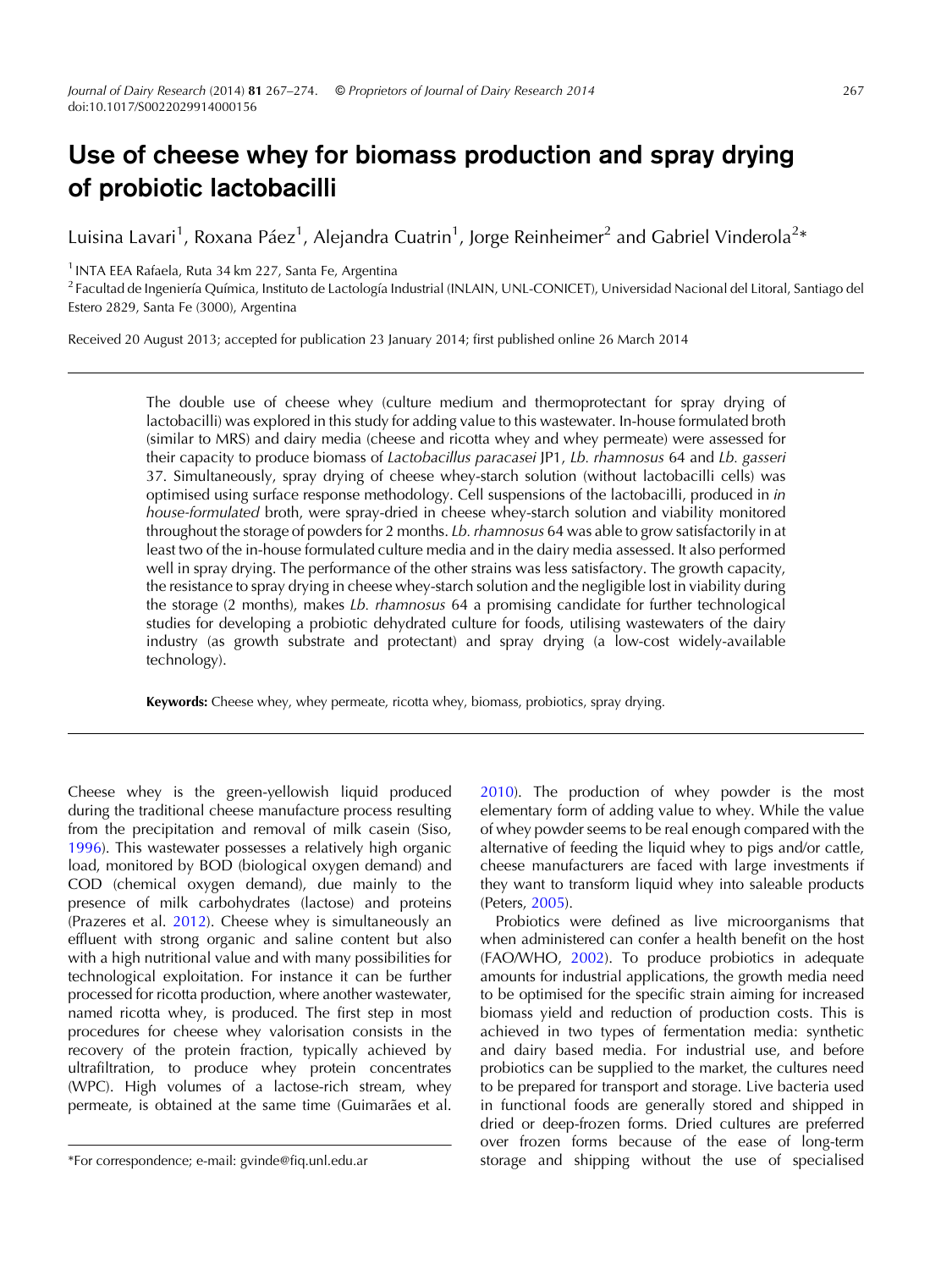| <b>Broth</b>   | Casein<br>peptone | Meat<br>peptone | Yeast<br>extract | Glucose | Lactose                  | Tween<br>$80 \, (ul)$ | $K_2HPO_4$ | Cisteine | Observation                           |
|----------------|-------------------|-----------------|------------------|---------|--------------------------|-----------------------|------------|----------|---------------------------------------|
| MO             | 0.75              | 0.75            | 0.75             | 0.6     | 0.4                      | 50                    | 0.2        | 0.05     | Reduced in nutrients compared to MRS+ |
| M1             | 0.75              | 0.75            | 0.75             |         | $\overline{\phantom{a}}$ | 50                    | 0.2        | 0.05     | Glucose as sole carbon source         |
| M <sub>2</sub> | 0.75              | 0.75            | 0.75             |         | $\overline{\phantom{0}}$ | 50                    | 0.2        | 0.05     | Enhanced in glucose                   |
| M <sub>3</sub> | 0.5               | 0.75            | 0.75             |         | $\overline{\phantom{0}}$ | 50                    | 0.2        | 0.05     | Reduced in casein peptone             |
| M <sub>4</sub> | 0.75              | 0.5             | 0.75             |         | $\overline{\phantom{0}}$ | 50                    | 0.2        | 0.05     | Reduced in meat peptone               |
| M <sub>5</sub> | 0.75              | 0.75            | 0.5              |         | $\overline{\phantom{0}}$ | 50                    | 0.2        | 0.05     | Reduced in yeast extract              |

<span id="page-1-0"></span>Table 1. Composition (g/100 ml) of in-house formulated culture broth used for biomass production of probiotic lactobacilli

†MRS composition (g/100 ml): polypeptone (1), meat extract (1), yeast extract (0·5), glucose (2), Tween 80 (108 μl), K<sub>2</sub>HPO<sub>4</sub> (0·2), sodium acetate (0·5), ammonium citrate (0·2), magnesium sulphate (0·02), manganese sulphate (0·005)

refrigerated containers. Freeze drying is the main form of drying probiotics for application in foods. Other drying methods include spray drying, vacuum drying, fluidised bed drying or a combination of drying techniques (Muller et al. [2009\)](#page-6-0). Spray drying is a low-cost alternative to freeze drying because it is relatively inexpensive and allows the continuous production of large amounts of dried cells in a continuous process (Gardiner et al. [2000](#page-6-0)). However, cell dehydration by spray drying implies harsher conditions than freeze drying. This might inevitably cause membrane damage and inactivation, depending on the technological conditions applied and the intrinsic resistance of the strain used. In our laboratory, the practical application of freeze drying to lactic acid bacteria (LAB) cultures, compared with spray drying, suggests that the former is appropriate for almost all LAB strains, whereas the feasibility of application of spray drying seems to be much more strain dependent (Gardiner et al. [2000;](#page-6-0) O'Riordan et al. [2001](#page-7-0); Desmond et al. [2002;](#page-6-0) Lian et al. [2002](#page-6-0); Corcoran et al. [2004;](#page-6-0) Ananta et al. [2005\)](#page-6-0). In particular in Argentina, many medium to large-size dairy industries possess spray drying infrastructure, which could be exploited for the production of spray dried probiotics in the future. In addition, freeze drying is still rare at the industrial scale for LAB in our country. Spray drying can offer a 6 times less expensive alternative for every kg water removed compared with freeze drying (Knorr, [1998](#page-6-0)). A more recent work estimates that, whereas fixed cost may be similar, the manufacturing costs of freeze drying are 5 times more expensive than spray drying (Dominguez, [2011\)](#page-6-0). In a previous work, we observed the suitability of cheese whey for the biomass production of commercial probiotic bacteria (Burns et al. [2008\)](#page-6-0) and the suitability of spray drying in skim milk for the dehydration of commercial probiotic cultures (Páez et al. [2012\)](#page-7-0). Additionally, an enhanced functional capacity of spray dried cultures, compared with fresh ones, was observed in an in vivo model of gut mucosal immunostimulation in mice (Páez et al. [2013](#page-7-0)). The aim of this work was to study the suitability of dairy by-products (cheese and ricotta whey and whey permeate) for the biomass production of autochthonous LAB with probiotic potential and the capacity of cheese whey to be used as thermoprotectant for spray drying.

#### Materials and methods

## Strains and culture conditions

Lb. paracasei JP1, Lb. rhamnosus 64 and Lb. gasseri 37 were used in this study. Strains were isolated in our laboratory from faeces of neonates (Vinderola et al. [2008\)](#page-7-0) and were shown to display probiotic properties related to the ability to promote gut defences mediated by IgA in mice (Gregoret et al. [2013](#page-6-0)). The strains are kept in the culture collection of the INLAIN (UNL-CONICET, Santa Fe, Argentina). When needed, overnight cultures (16 h, 37 °C) were obtained in MRS (de Man, Rogosa and Sharpe) broth (Biokar, Beauvais, France), after three transfers from frozen  $(-70 \degree C)$  stocks maintained in MRS added with 18% (w/t) glycerol (Ciccarelli, Santa Fe, Argentina).

# Growth in in-house formulated broth and in dairy media

Different simplified versions of commercial MRS were prepared (Table 1), named in-house formulated broth, using ingredients from local providers (casein and meat peptone and yeast extract from Microquin S.A., Santa Fe, Argentina and the rest of the components were obtained from Cicarelli, Reagents S.A., Santa Fe, Argentina). In-house formulated broths were autoclaved at 121 °C for 15 min. The aim of assessing formulated growth media using ingredients from local providers (less expensive than imported commercial media) was to determine their capacity to support the growth of the strains under study in case a cost reduction is needed when scaling-up the biomass production in the future. The variants studied included a reduced amount of nutrients compared with MRS, glucose as sole carbon source, enhanced glucose or reduced in casein peptone, meat peptone or yeast extract (Table 1). Dairy by-products were used as well to assess the growth capacity of probiotic lactobacilli and their potential for biomass production. Liquid cheese whey, ricotta whey and whey permeate were obtained fresh from local dairy industries. The physicochemical characteristics are displayed in [Table 2](#page-2-0) and were determined by standard procedures: fat, International Dairy Federation (IDF, [1987a](#page-6-0)); total protein (IDF, [2001](#page-6-0)); total solids (IDF, [1987b](#page-6-0)); ash (AOAC, [1995\)](#page-6-0) and lactose by difference. Ricotta whey and whey permeate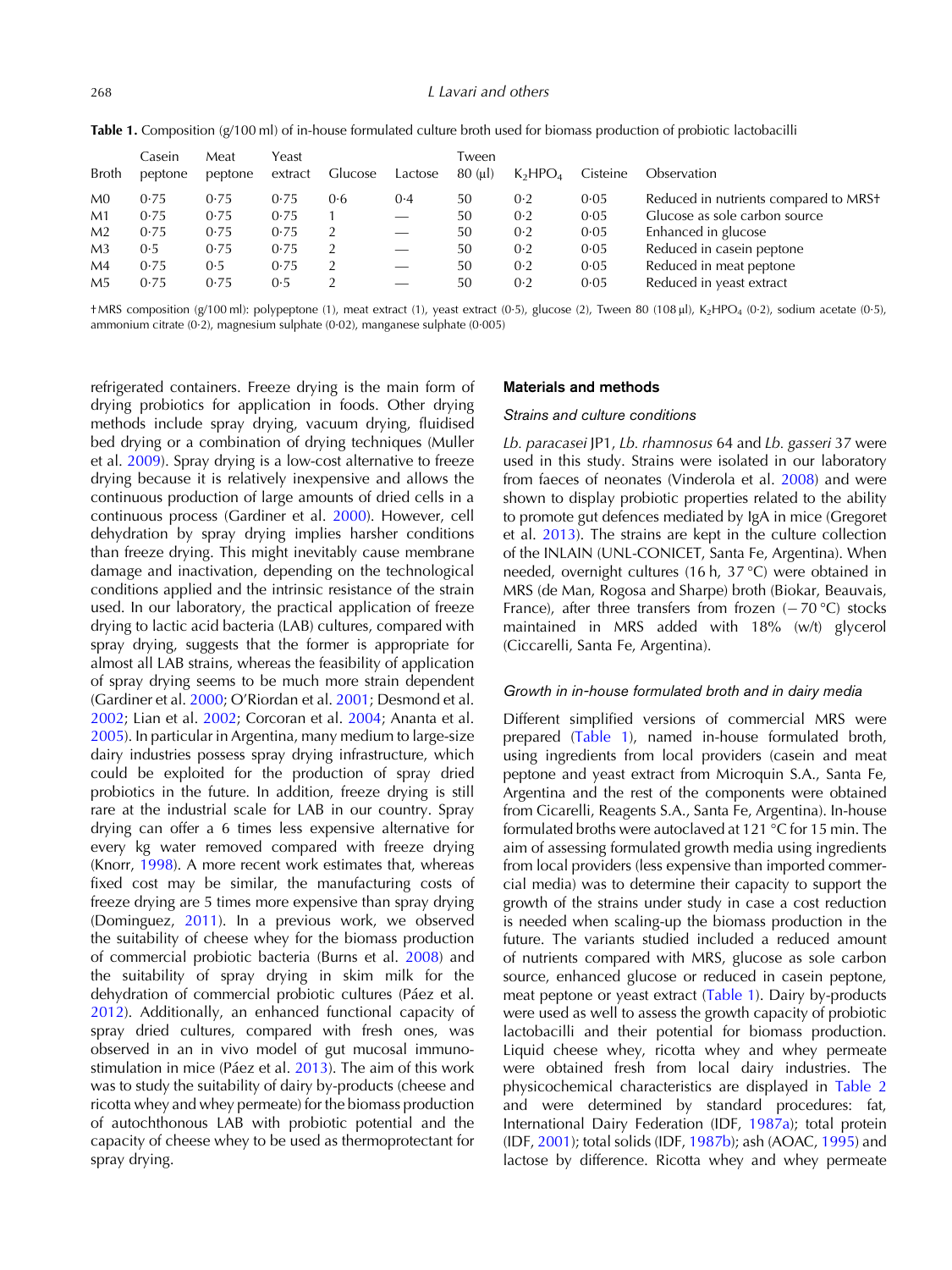<span id="page-2-0"></span>Table 2. Composition (g/100 ml) and pH of dairy by-products used in this study

| <b>Table 3.</b> Central compose design used to optimise the spray drying of |  |  |  |
|-----------------------------------------------------------------------------|--|--|--|
| cheese whey-starch solution using surface response methodology              |  |  |  |

|                              | Ricotta<br>whey | Whey<br>permeate | Cheese<br>whey |
|------------------------------|-----------------|------------------|----------------|
| Total solids (% w/v)         | 5.39            | 8.92             | 6.04           |
| Ashes $\frac{9}{6}$ w/v)     | 0.51            | 0.97             | 0.45           |
| Fat $\left(\%\ w/\nu\right)$ | 0.03            | 0.02             | 0.39           |
| Proteins $(\% w/v)$          | 0.39            | 0.46             | 0.82           |
| Lactose $\frac{9}{6}$ w/v)   | 4.46            | 7.47             | 4.38           |
| рH                           | 5.67            | $6-1$            | $6-2$          |

Independant variable Level Variable  $\code \qquad \qquad 1 \qquad \qquad 0 \qquad \qquad -1$ Air flux (mm) +  $X1$  50 40 30<br>
Inlet temp (°C)  $X2$  160 145 130 Inlet temp. (°C)  $\begin{array}{ccc} X2 & 160 & 145 & 130 \end{array}$ 

†mm the column of the equipment used, correspond to 601 l/h (50 mm), 473 l/h (40 mm) and 357 l/h (30 mm)

were autoclaved at 121 °C for 15 min. To avoid protein precipitation by autoclaving at 121 °C for 15 min, cheese whey was treated at 100 °C for 30 min. Routine microbiological assessment was performed in order to confirm microbial inactivation after heat treatment. Overnight fresh cultures of the strains under study (MRS, 37 °C, 16 h, aerobic incubation) were centrifuged (6000 *g*, 15 min, 5 °C), washed twice with and resuspended in PBS (phosphate-buffered saline) solution (pH 7·4). Cell suspensions were inoculated  $(1\% \text{ v/v})$  in in-house formulated broth and in dairy media and incubated overnight (37 °C, 16 h, aerobic incubation). Cell counts were performed in MRS agar. Biological Oxygen Demand (BOD) was assessed in cheese whey, before and after growth of Lb. rhamnosus 64, by standard methods (APHA, [1998\)](#page-6-0) used for the examination of water and wastewater by the Chemistry Laboratory of the Universidad Tecnológica Nacional, Facultad Regional Rafaela, Rafaela, Santa Fe, Argentina.

# Optimisation of spray drying of cheese whey

Powdered cheese whey was obtained from a local dairy plant. A suspension of 10 g of cheese whey and 10 g of starch (Glutal S.A., Buenos Aires, Argentina) in 200 ml of water was prepared and autoclaved at 121 °C for 15 min. Cheese whey-starch suspension was spray dried in a laboratory scale spray dryer (Buchi mini spray dryer model B290, Flawil, Switzerland). The spray draying parameters were optimised by Response Surface Methodology (RSM), using a Central Composite design (CCD) (Table 3). The CCD used has two levels, and needs fewer experiments than other designs. The independent variables used were air flux and inlet temperature, using two levels for each of them. The outcome variables considered for optimisation were moisture (less than 5%) and outlet temperature. Three repetitions for the centre points were carried out.

#### Spray drying of probiotic lactobacilli in cheese whey

Overnight cultures of the three strains obtained in in-house formulated culture media were harvested (6000 g, 15 min, 5 °C), washed twice with PBS and re-suspended,  $10 \times$ concentrated, in 200 ml water with 10 g cheese whey- 10 g starch or in 200 ml water with 10 g skim milk- 10 g starch.

According to previous results, drying in skim milk-starch was done as a reference condition (Páez et al. [2012\)](#page-7-0). The addition of starch enhances physical properties of the powders obtained (removal from cyclone and manipulation) and cell viability after drying and resistance to simulated gastrointestinal digestion, according to previous findings (Páez et al. [2012](#page-7-0)). Cell suspensions were spray dried in the laboratory scale spray dryer (Buchi B290). A constant inlet air temperature of 170 °C, an outlet temperature of 85 °C and an air flux of 600 l/h were used for skim milk-starch suspensions and an inlet temperature of 150 °C, an outlet temperature of 80 °C and 357 l/h of air flux were used for cheese whey-starch suspensions (see Results and Discussion section). Cell suspensions were atomised and sprayed into the drying chamber by using a two-fluid nozzle. The product dried almost instantaneously and the residence time was negligible. Three independent replicates were performed for each strain. Spray dried powders were vacuum sealed in individual samples of 10 g and stored for 6 months at 5  $\degree$ C. Residual moisture (% w/w) was determined in triplicate at  $101 \pm 1$  °C overnight (IDF, [1993\)](#page-6-0). Cell counts of lactobacilli were performed on MRS agar (37 °C, 48 h, aerobic incubation) before and after spray drying and every two months during storage.

## Statistical analysis

The results of cell counts were transformed to log10 CFU/ml and expressed as mean $\pm$ sp or log difference of at least three independent experiments in each trial. The data of growth in the culture media and the data of survival to spray drying and during storage were analysed statistically using a completely randomised design with a factorial arrangement of treatments to determine differences in the growth of the strains in the culture media or in their survival to drying and storage. Strains (3 levels) and the culture media (7 levels for in-house formulated broth and 4 levels for dairy media including MRS as reference) were considered as factors in the first design whereas strains (3 levels) and the carriers (2 levels) were considered as factors in the second design. Analysis of variance and the least significant difference (LSD) were used to test significant factors and to compare treatment means, respectively, with an error level of 5%.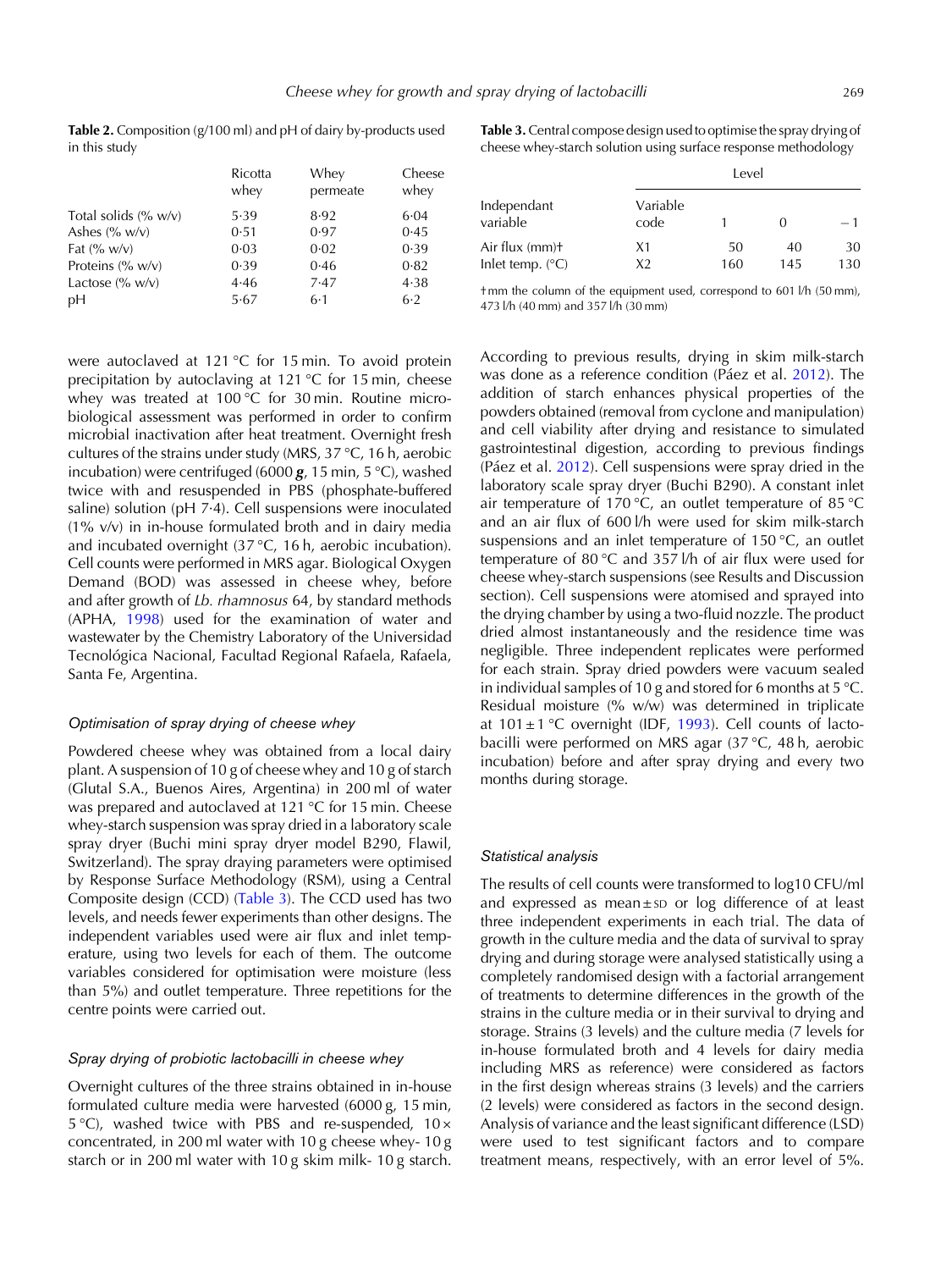Table 4. Cell counts of overnight cultures (37 °C, 16 h, aerobic incubation) of probiotic lactobacilli in commercial MRS broth compared with in-house formulated broths

| Culture<br>broth | Lb. paracasei<br>IP <sub>1</sub> | Lb. gasseri<br>$37+$         | Lb. rhamnosus<br>64           |
|------------------|----------------------------------|------------------------------|-------------------------------|
| <b>MRS</b>       | $9.26 \pm 0.18$                  | $9.23 \pm 0.21$ <sup>a</sup> | $8.91 \pm 0.19^a$             |
| M <sub>0</sub>   | $9.11 \pm 0.10$                  | $8.32 \pm 0.10^{\circ}$      | $8.72 \pm 0.20^{ab}$          |
| M1               | $9.13 \pm 0.21$                  | $8.43 \pm 0.11$ <sup>c</sup> | $8.55 \pm 0.17$ <sup>bc</sup> |
| M <sub>2</sub>   | $9.09 \pm 0.07$                  | $8.85 \pm 0.14^b$            | $8.73 \pm 0.11^{ab}$          |
| M <sub>3</sub>   | $9.04 \pm 0.16$                  | $8.81 \pm 0.19^{b}$          | $8.55 \pm 0.15^{bc}$          |
| M4               | $9.08 \pm 0.13$                  | $8.75 \pm 0.19^b$            | $8.59 \pm 0.13$ <sup>bc</sup> |
| M <sub>5</sub>   | $9.04 \pm 0.16$                  | $8.70 \pm 0.14^b$            | $8.44 \pm 0.24$ <sup>c</sup>  |

Cell counts ( $log CFU/ml \pm SD$ )

a,b,cValues in columns with different superscripts are significantly different  $(P < 0.05)$ 

†Composition of enhanced in-house formulated broth for adequate biomass production of this strain: (g/100 ml): polypeptone (0·75), meat extract (0·75), yeast extract (0·75), glucose (1), Tween 80 (50 µl),  $K_2HPO_4$  (0·2), sodium acetate (0·5), ammonium citrate (0·2), magnesium sulphate (0·02), manganese sulphate (0·005).

The statistical program used was SAS® 2002–2003 through the MIXED procedure.

#### Results and discussion

## Growth in in-house formulated and dairy media

The increasing demand for probiotics and the new foods into which they are incorporated, challenge the industry to produce high amounts of viable cultures in stable forms (Muller et al. [2009\)](#page-6-0). A combination of lower cost culture media and lower-operating cost and widely available drying technologies, such as spray drying, is likely to be welcome by the food industry for the diversification of the market of probiotics and for local developments based on autochthonous strains.

Depending on the culture medium considered, the behaviour of the strains was different. This means that the interaction strain-culture medium was statistically significant  $(P<0.05)$ . We determined for which strain-culture medium combinations there were statistical differences. The culture media formulated [\(Table 1\)](#page-1-0) were a simplified version of the commercial culture medium MRS, having in mind the possibility of industrial bulk production of these strains in the future. The six different variants were satisfactory for the growth of Lb. paracasei JP1, as no significant differences  $(P> 0.05)$  were observed in cell counts when compared with those achieved in MRS (Table 4). The cost analysis (data not shown) of the in-house formulated culture media showed that their costs were around a third of MRS, paving the way for their use at a higher scale. For Lb. rhamnosus 64, M0 and M2 were as effective as MRS for biomass production. However, Lb. gasseri 37 showed significant differences  $(P<0.05)$  in all in-house formulated media compared



Fig. 1. Log orders of growth of Lb. gasseri 37 (Lb.g. 37), Lb. paracasei JP1 (Lb.p. JP1) and Lb. rhamnosus 64 (Lb.r. 64) in MRS (○), cheese permeate ( $\bullet$ ) cheese-whey ( $\triangle$ ), or ricotta whey ( $\blacktriangle$ ). Values were calculated as the difference in cell counts (CFU/ml) after and before growth (37 °C, 18 h aerobic incubation) in the corresponding medium. Values of log orders of growth, for the same strain, with different letter are significantly different  $(P < 0.05)$ .

with MRS. This strain seemed to be more nutrient demanding and the formulated culture medium had to be reinforced with nutrients (composition shown at the bottom of Table 4) to achieve a growth  $(9.16 \pm 0.21 \log CFU/ml)$ comparable with that obtained in MRS  $(9.23 \pm 0.21 \log$ CFU/ml).

The growth capacity of the strains was also assessed in dairy by-products (Fig. 1). Growth of Lb. gasseri 37 in MRS and cheese whey was not different. However the strain achieved a significant lower growth (less than 1 log order) in ricotta whey and whey permeate compared with MRS. For Lb. paracasei JP1 growth was not satisfactory in whey permeate only. In fact, whey permeate alone was reported to be rather poor to support the growth of LAB (Parente & Zottola, [1991\)](#page-7-0). However, for  $L\bar{b}$ . rhamnosus 64 no differences were observed among culture media assessed, showing an interesting technological versatility of this strain from an industrial point of view for biomass production. The addition of glucose and/or yeast extract had no impact on the growth of any of the strains under study in all dairy media assessed (data not shown). Most of the work conducted on dairy based media as growth substrate for probiotic bacteria was performed in cheese whey (Pérez Guerra et al. [2007;](#page-7-0) Burns et al. [2008](#page-6-0); Fajardo Bernárdez et al. [2008](#page-6-0); Aguirre-Ezkauriatza et al. [2010](#page-6-0); Brusch Brinques et al. [2010\)](#page-6-0), compared with the few reports about the exploitation of ricotta whey (Maragkoudakis et al. [2010](#page-6-0)) or whey permeate (Parente & Zottola, [1991\)](#page-7-0). As regards the biological oxygen demand (BOD) of cheese whey, the growth of Lb. rhamnosus 64 reduced this value from  $65\,500 \pm 3540$  to  $33\,062 \pm 4860$  ppm. This ca. 50% reduction in BOD contributes to a significant reduction of the cheese whey polluting load. This is also an important issue as the cheese whey used in this study presented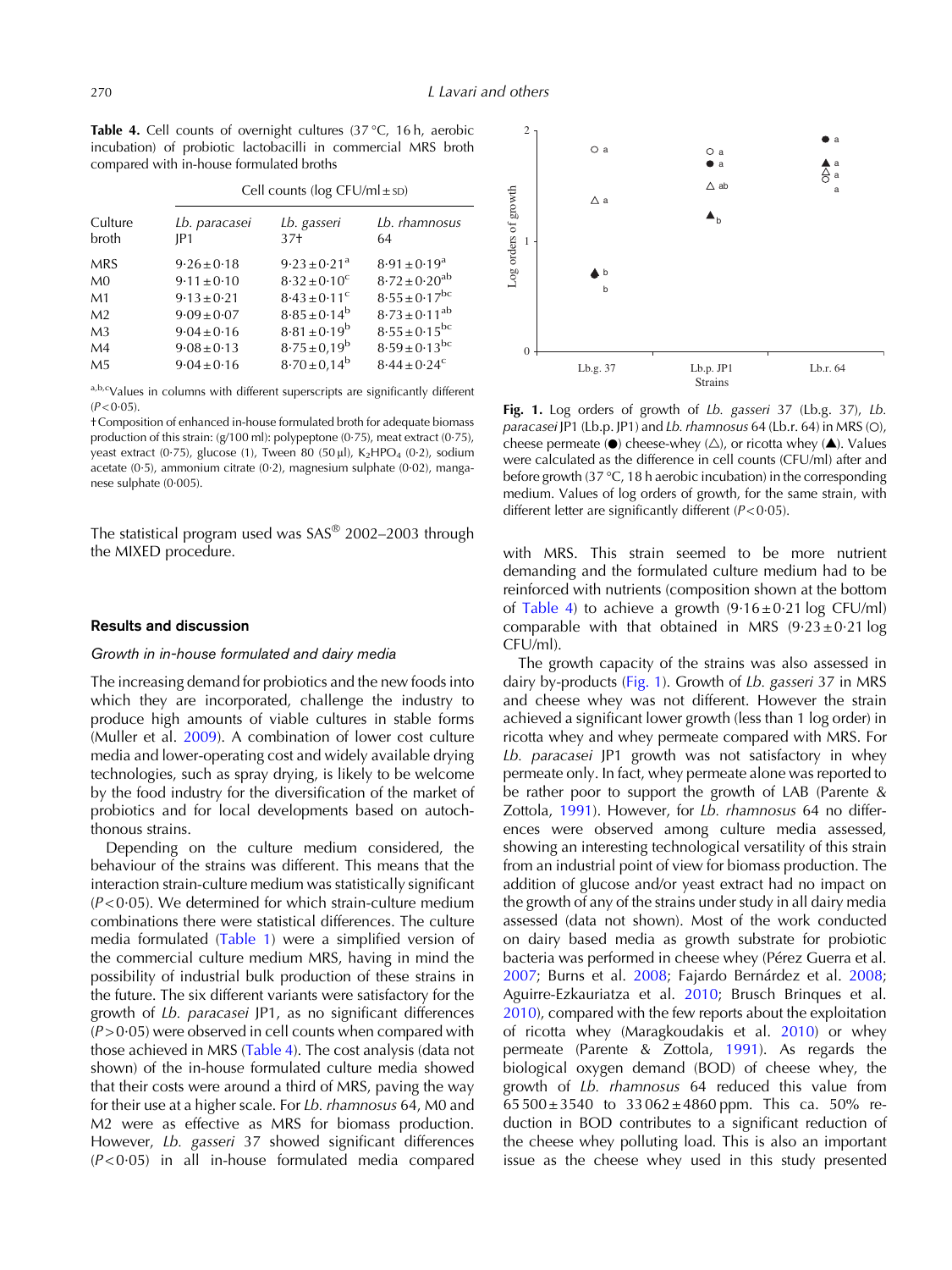an initial BOD higher than the one commonly reported as usual for this product (30 000–50 000 ppm, according to Siso, [1996\)](#page-7-0). Considering that cheese whey is the main byproduct of the dairy industry (De Castro Cislaghi et al. [2012\)](#page-6-0) and that it satisfactorily supported the growth of the strains, it was chosen for further studies about its role as thermoprotectant for spray drying.

## Optimisation of spray drying of cheese whey-starch solution

Few studies were devoted to the optimisation of the dehydration of the carrier matrix before adding viable cell cultures and there are no reports on the optimisation of the spray drying of cheese whey using Response Surface Methodology. Cheese whey was not spray dried alone but in the presence of 50% (w/w) of starch, as it was reported that it enhances the drying process, powder recovery and viability during storage (O'Riordan et al. [2001;](#page-7-0) Gharsallaoui et al. [2007;](#page-6-0) Páez et al. [2012](#page-7-0)). The income variables used were air flux and inlet temperature whereas the outcome variables were moisture and outlet temperature. A maximum admissible value of moisture of less than 5% was set, as insufficient or too extensive dehydration (moisture> 5% (w/w) or  $\langle 2.8\% \rangle$  (w/w), respectively) causes bacterial inactivation (Zayed & Roos, [2004\)](#page-7-0). A maximal admissible outlet temperature of 85 °C was also set for adequate cell viability, according to previous findings (Peighambardoust et al. [2011\)](#page-7-0). The adjusted model obtained for moisture was:  $M$  (% w/t) = 11·02 – 0·05 × IT + 0·08 × AF (P = 0·07), where M, IT and AF are moisture, inlet temperature and air flux respectively. In Fig. 2, moisture decreased as inlet temperature increased, whereas moisture increased with air flux. The adjusted model obtained for outlet temperature (OT) is:  $OT = -4.22 + 0.63 \times IT - 0.28 \times AF$  (P<0.05). According to the model applied, spray drying of cheese whey-starch can be carried out with an IT of 145–155 °C and an AF of 30 mm (357 l/h), achieving an OT of less than 85 °C and obtaining a powder with moisture of  $4-5\%$  (w/w).

In the present setting of the equipment used, if air flux is below 30 mm (357 l/h), the product cannot be dried whereas an inlet temperature between 145 and 155 °C resulted in adequate moisture (4–5% w/w). Increasing outlet temperature (Gardiner et al. [2000\)](#page-6-0) and moisture (Jantzen et al. [2013\)](#page-6-0) was related with lower survival rates. In relation to yield, approximately 4–5 g every 100 ml of solution (ca. 25% of the initial total solids) were recovered from the cyclone. This yield might seem low, however it must be taken into account that the equipment used operates in a batch mode, whereas spray drying at larger scale operates in a continuous fashion. Then, the stickiness of the powder due to the lactose content determines a dead volume, or dead amount of dried powder, that might be significant when drying small volumes in a batch mode (as it was this case), but that will gradually lose importance when drying higher volumes of solution in a continuous way.



Fig. 2. Surface response curves obtained for the optimisation of spray-drying of cheese-whey-starch solution. (a) Air flux and inlet temperatures were used as independent variables and (b) moisture and outlet temperature (O.T.) as outcome variables.

# Spray drying of probiotic lactobacilli in cheese whey-starch solution

Considering the area defined as optimal for spray drying of cheese whey-starch solution, the strains under study were spray dried using an air flux of 30 mm (357 l/h) and an inlet temperature of 150 °C in cheese whey-starch solution and in skim milk-starch solution (different conditions of drying were used for skim milk-starch solution, according to previous reports, see Materials and Methods), the latter being a reference thermoprotectant according to Páez et al. ([2012,](#page-7-0) [2013\)](#page-7-0). Significant reductions in cell counts, before and after spray drying, were observed for Lb. gasseri 37 in skim milk-starch ( $P = 0.0013$ ) and in whey-starch ( $P < 0.0001$ ). For Lb. paracasei JP1, no differences in counts were observed in skim milk-starch but in cheese whey-starch counts were significantly lower after drying  $(P= 0.0231)$ . Finally, counts of Lb. rhamnosus 64 were significantly lower  $(P= 0.0167)$ after drying in skim milk-starch, but no differences were observed when dried in cheese whey-starch ([Fig. 3](#page-5-0)).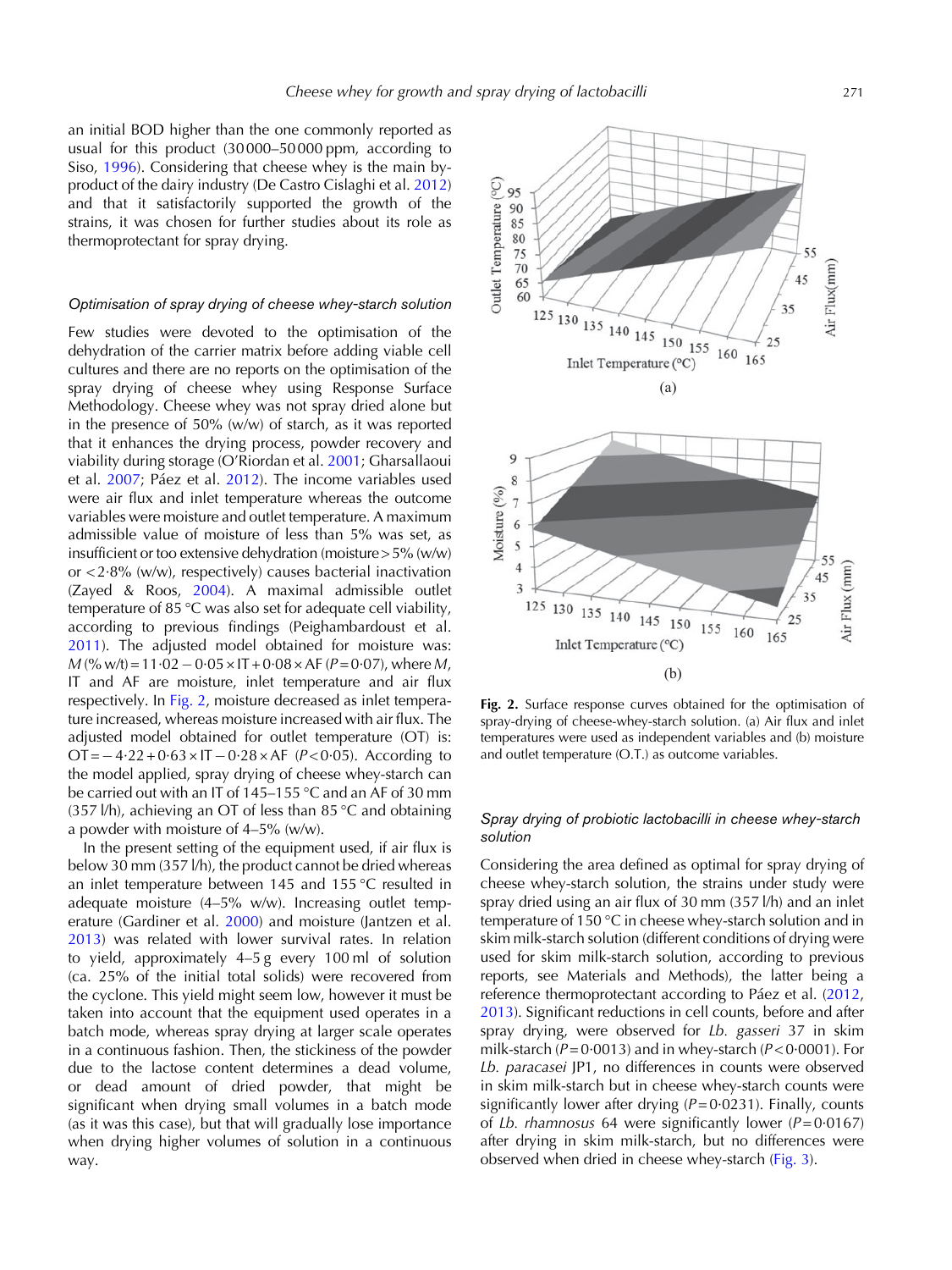<span id="page-5-0"></span>

Fig. 3. Cell counts of Lb. gasseri 37 (Lb.g. 37), Lb. paracasei JP1 (Lb.p. JP1) and Lb. rhamnosus 64 (Lb.r. 64) before  $\Box$ ) and after  $\Box$ ) spray-drying in 200 ml of water with 10 g cheese whey- 10 g starch or in 200 ml water with 10 g skim milk-10 g starch. Counts after spray-drying were expressed in CFU/ml because powders obtained were reconstituted to the original volumes taking into account the amount of water removed during drying.

During storage of powders at 5 °C, survival was dependent on the strain and on the carrier used (Fig. 4). By the second month of storage, a lost in cell viability of 1·2–1·3 and of 0·4–0·6 log orders was observed for Lb. gasseri 37 and Lb. paracasei JP1, respectively, without significant differences with respect to the carrier considered for Lb. paracasei JP1, but for Lb. gasseri 37 counts in skim milk-starch were significantly higher ( $P = 0.0457$ ) than those in cheese wheystarch. For Lb. rhamnosus 64 cell reduction in skim milk was of ca. 1 log order whereas in cheese whey it was of less than 0·5 log order. By 6 months of storage, reductions in log orders were of 2·2 and 1·6 for Lb. rhamnosus 64 and Lb. paracasei JP1, respectively, irrespective of the carrier used. For Lb. gasseri 37 losses in log orders of viable cells were of 2·5 and 3·7 in skim milk and cheese whey, respectively, being statistically different  $(P= 0.0006)$ . No significant differences in counts between skim milk-starch and cheese whey-starch were observed during storage for Lb. rhamnosus 64 and Lb. paracasei JP1. However, for Lb. gasseri 37 counts in skim milk-starch were higher than those in cheese whey-starch by month 2  $(P= 0.0457)$ , 4 ( $P = 0.0003$ ) and 6 ( $P = 0.0006$ ) of storage.

Survival during storage was strain and carrier-dependent, as previously reported by Lian et al. ([2002\)](#page-6-0) for different strains of bifidobacteria spray dried in 10% (w/w) gelatin, gum arabic and soluble starch. Most of the work about microencapsulation of probiotic bifidobacteria and lactic acid bacteria in dairy-based carriers was conducted using skim milk as the main component of the thermoprotectant medium (Teixeira et al. [1995;](#page-7-0) Gardiner et al. [2000](#page-6-0), [2002](#page-6-0); Desmond et al. [2002;](#page-6-0) Lian et al. [2002](#page-6-0); Corcoran et al. [2004](#page-6-0); Ananta et al. [2005;](#page-6-0) Simpson et al. [2005](#page-7-0); Golowczyc et al. [2011;](#page-6-0) Fritzen Freire et al. [2012\)](#page-6-0). Other coating materials used for spray drying of probiotics were starch



Fig. 4. Cell counts of Lb. gasseri 37 (○), Lb. paracasei JP1 (●) and Lb. rhamnosus 64 ( $\triangle$ ) in spray-dried skim milk-starch (dashed lines) or in cheese whey- starch (full lines) during the storage (days) at 5 °C. Counts after spray-drying were expressed in CFU/ml because powders obtained were reconstituted to the original volumes taking into account the amount of water removed during drying.

(O'Riordan et al. [2001](#page-7-0)), cellulose acetate phthalate (Fávaro Trindade & Grosso, [2002\)](#page-6-0), buttermilk (Curda et al. [2006](#page-6-0)) and cocoa powder (Ricci et al. [2011\)](#page-7-0). Fewer and more recent reports can be found where cheese whey itself (De Castro Cislaghi et al. [2012;](#page-6-0) Jantzen et al. [2013](#page-6-0)) or whey protein concentrates (Rodrigues et al. [2011;](#page-7-0) Ying et al. [2012](#page-7-0); Soukoulis et al. [2013\)](#page-7-0) were used as carriers, indicating then that these ingredients were not yet fully exploited in this regard. In particular, in our study Lb. rhamnosus 64 displayed a negligible lost in cell viability only during a short-term storage (2 months) at 5 °C. Except in the report of De Castro Cislaghi et al. [\(2012](#page-6-0)), where no lost in cell viability was observed throughout 12 months of storage at 4 °C, in the rest of the works (Rodrigues et al. [2011;](#page-7-0) Ying et al. [2012](#page-7-0); Jantzen et al. [2013](#page-6-0); Soukoulis et al. [2013\)](#page-7-0) where whey or whey proteins were used as the sole or the main component of the drying carrier, 1–2 log orders of cell death were observed during the first two months of storage at 5 °C, except in the work of Ying et al. [\(2012](#page-7-0)) where a storage temperature of 25 °C was used. It is interesting to note that in the present work and in the reports of Rodrigues et al. ([2011\)](#page-7-0), Ying et al. [\(2012](#page-7-0)) and Soukoulis et al. ([2013\)](#page-7-0), an outlet temperature higher than 75 °C was used, whereas in the work of De Castro Cislaghi et al. ([2012\)](#page-6-0) and Jantzen et al. [\(2013](#page-6-0)) outlet temperature below 65 °C was employed. Outlet temperature might be one of the main factors to consider when using whey or whey components for drying probiotic cultures. However, the lower the outlet temperature the higher the moisture content (Jantzen et al. [2013](#page-6-0)) and this may also make the drying process too slow. Other factors, beyond outlet temperature, that may affect cell viability to spray drying and through storage are the intrinsic resistance of the strain to heat, the carrier, the presence (or not) of glass transition state, the water activity and residual moisture and the storage conditions (mainly low temperatures and absence of oxygen and light) (Chávez & Ledeboer, [2007\)](#page-6-0).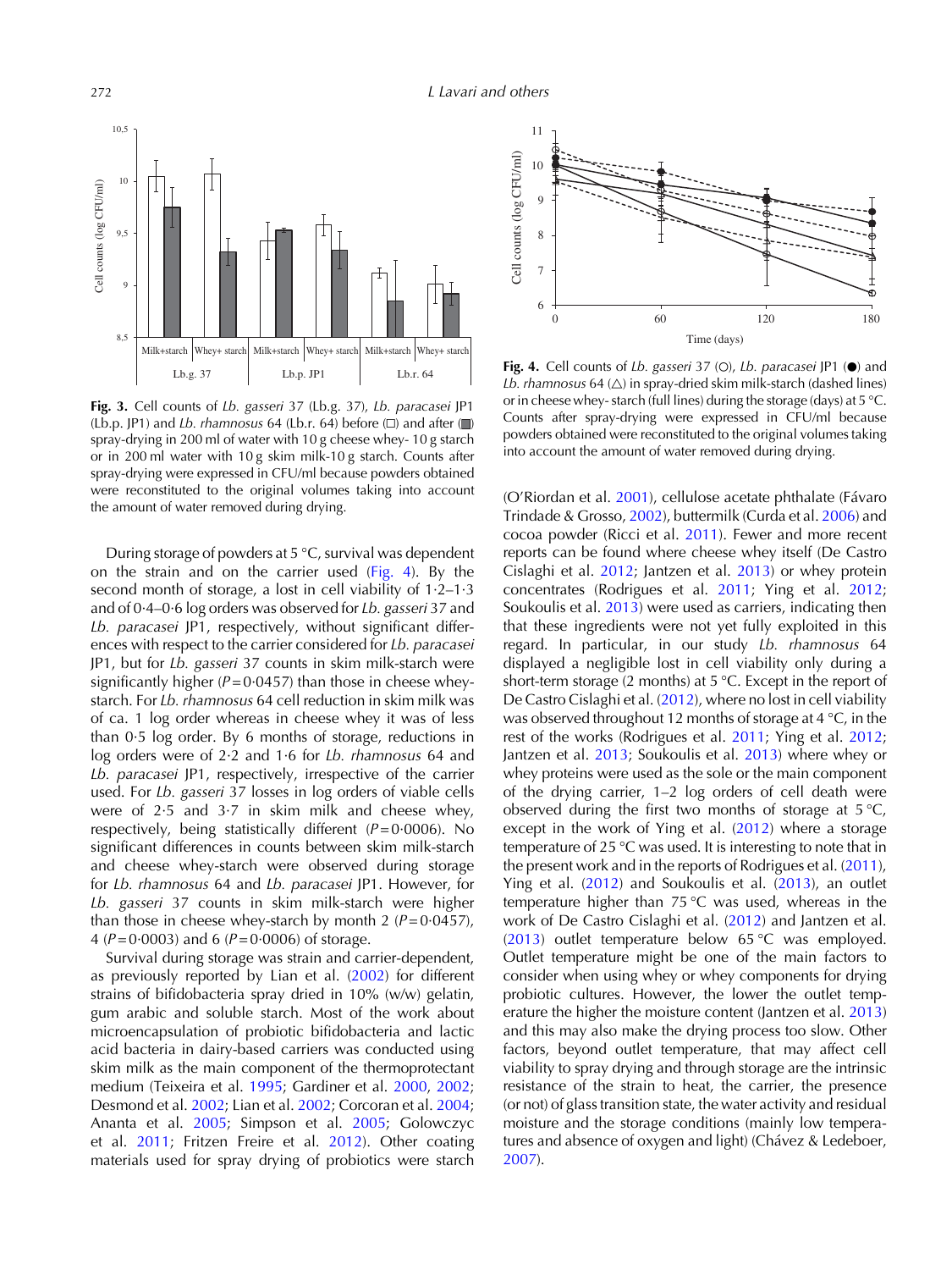<span id="page-6-0"></span>The double use of cheese whey (growth substrate and thermoprotectant) is an innovative technological option due to the possibility to give new uses to the large amounts of whey produced world-wide. In this regards, only one study was reported so far concerning the direct spray drying of probiotic Lb. reuteri from slurry fermentation with whey (Jantzen et al. 2013).

Considering the growth capacity in in-house formulated culture media and in dairy media, the resistance to spray drying in cheese whey-starch solution and the negligible lost in cell viability during a short-term storage (2 months), Lb. rhamnosus 64 seems to be promissory for further technological studies. However, some strategies must be applied in order to enhance survival during storage, such as sublethal thermal stress applied to cell suspensions before spray drying, which proved to be successful for enhanced survival during storage in previous works (Desmond et al. 2002; Páez et al. [2012](#page-7-0)). Another possible strategy that will be explored for enhanced biomass production is the use of fed-batch biomass production in biofermentor (Aguirre-Ezkauriatza et al. 2010) or the gradual addition of possible limiting nutrients.

This work was supported by the following projects: 'Nuevas estrategias para aumentar la funcionalidad de alimentos y cepas probióticas', PICT Bicentenario 2010 No 0161, ANPCyT, 2011– 2013 and 'Ecosuero con valor agregado', Proyecto FONARSEC Convocatoria FITS Agroindustria 2010-Lactosueros, 2011- 2014. Luisina Lavari is doctoral fellow of CONICET (Argentina).

#### References

- Aguirre-Ezkauriatza EJ, Aguilar Yáñez JM, Ramírez Medrano A & Alvarez MM 2010 Production of probiotic biomass (Lactobacillus casei) in goat milk whey: comparison of batch, continuous and fedbatch cultures. Bioresource Technology 101 2837–2844
- Ananta E, Volkert M & Knorr D 2005 Cellular injuries and storage stability of spray dried Lactobacillus rhamnosus GG. International Dairy Journal 15 399–409
- A.O.A.C. 1995 Ash of milk gravimetric method, in Official Methods of A.O.A.C. International, method 945.46 (33.2.10)
- APHA 1998 Standard Methods for the Examination of the Water and Wastewater, 20th edition. APHA, AWWA, WEF, Washington, DC
- Brusch Brinques G, Do Carmo Peralba M & Záchia Ayub MA 2010 Optimization of probiotic and lactic acid production by Lactobacillus plantarum in submerged bioreactor systems. Journal of Industrial Microbiology and Biotechnology 37 205–212
- Burns P, Molinari F, Vinderola G & Reinheimer J 2008 Suitability of whey and buttermilk for the production and frozen storage of cultures of probiotic lactobacilli. International Dairy Journal 61 156–164
- Chávez BE & Ledeboer AM 2007 Drying of probiotics: optimization of formulation and process to enhance storage survival. Drying Technology 25 1193–1201
- Corcoran BM, Ross RP, Fitzgerald GF & Stanton C 2004 Comparative survival of probiotic lactobacilli spray-dried in the presence of prebiotic substances. Journal of Applied Microbiology 96 1024–1039
- Curda L, Rudolfová J, Stetina J & Dryák B 2006 Dried buttermilk containing galactooligosaccharides – process layout and its verification. Journal of Food Engineering 77 468–471
- De Castro Cislaghi FP, Dos Reis E Silva C, Fritzen Freire CB, Goulart Lorenz J & Sant'Anna E 2012 Bifidobacterium Bb-12 microencapsulated by spray drying with whey: survival under simulated

gastrointestinal conditions, tolerance to NaCl, and viability during storage. Journal of Food Engineering 113 186–193

- Desmond C, Stanton C, Fitzgerald GF, Collins K & Ross RP 2002 Environmental adaptation of probiotic lactobacilli towards improvement of performance during spray drying. International Dairy Journal 12 183–190
- Dominguez JM 2011 Drying. In Comprehensive Biotechnology, 2nd edition, Vol. 2, pp. 727–735 (Ed. M Moo-Young). Elsevier, Amsterdam
- Fajardo Bernárdez P, Rodríguez Amado I, Pastrana Castro L & Pérez Guerra N 2008 Production of a potentially probiotic culture of Lactobacillus casei subsp. casei CECT 4043 in whey. International Dairy Journal 18 1057–1065
- FAO/WHO 2002 Guidelines for the evaluation of probiotics in food. ftp://ftp. fao.org/es/esn/food/wgreport2.pdf
- Fávaro Trindade CS & Grosso CRF 2002 Microencapsulation of L. acidophilus (La-05) and B. lactis (Bb-12) and evaluation of their survival at the pH values of the stomach and in bile. Journal of Microencapsulation 19 485–494
- Fritzen Freire CB, Prudêncio ES, Ambonia RDMC, Pinto SS, Negrão Murakami AN & Murakami FS 2012 Microencapsulation of bifidobacteria by spray drying in the presence of prebiotics. Food Research International 45 306–312
- Gardiner GE, O'Sullivan E, Kelly J, Auty MA, Fitzgerald GF, Collins JK, Ross RP & Stanton C 2000 Comparative survival rates of human-derived probiotic Lactobacillus paracasei and L. salivarius strains during heat treatment and spray drying. Applied and Environmental Microbiology 66 2605–2612
- Gardiner GE, Bouchier P, O'Sullivan E, Kelly J, Collins K, Fitzgerald G, Ross RP & Stanton C 2002 A spray-dried culture for probiotic Cheddar cheese manufacture. International Dairy Journal 12 749–756
- Gharsallaoui A, Roudaut G, Chambin O, Voilley A & Saurel R 2007 Applications of spray-drying in microencapsulation of food ingredients: an overview. Food Research International 40 1107–1121
- Golowczyc MA, Silva J, Teixeira P, De Antoni G & Abraham AG 2011 Cellular injuries of spray-dried Lactobacillus spp. isolated from kefir and their impact on probiotic properties. International Journal of Food Microbiology 144 556–560
- Gregoret V, Perezlindo MJ, Vinderola G, Reinheimer J & Binetti AA 2013 A comprehensive approach to determine the probiotic potential of human-derived Lactobacillus for industrial use. Food Microbiology 34 19–28
- Guimarães PM, Teixeira JA & Domingues L 2010 Fermentation of lactose to bioethanol by yeasts as part of integrated solutions for the valorization of cheese whey. Biotechnology Advances 28 375–384
- IDF 1987a Determination of the Fat Content of Skim Milk, Whey and Buttermilk by the Rose-Gottlieb Gravimetric Method (reference method). Brussels: IDF (FIL-IDF Standard 22B)
- IDF 1987b Milk, Cream and Evaporated milk Dry Matter Oven Method (reference method). Brussels: IDF (FIL-IDF Standard 21B)
- IDF 1993 Dried milk and dried cream. Determination of water content. Brussels: IDF (FIL-IDF Standard 26 A)
- IDF 2001 Milk Determination of Nitrogen Content Part 1: Kjeldahl Method. Brussels: IDF (FIL-IDF Standard 20-2 ISO 8968-2)
- Jantzen M, Göpel A & Beermann C 2013 Direct spray drying and microencapsulation of probiotic Lactobacillus reuteri from slurry fermentation with whey. Journal of Applied Microbiology 115 1029–1036
- Knorr D 1998 Technological aspects related to microorganisms in functional foods. Trends in Food Science and Technology 9 295–306
- Lian WC, Hsiao HC & Chou CC 2002 Survival of bifidobacteria after spraydrying. International Journal of Food Microbiology 74 79–86
- Maragkoudakis P, Nardi T, Bovo B, Corich V & Giacomini A 2010 Valorization of a milk industry by-product as substrate for microbial growth. Journal of Biotechnology 150S S1–S576
- Muller JA, Ross RP, Fitzgerald GF & Stanton C 2009 Manufacture of probiotic bacteria. In Prebiotics and Probiotics Science and Technology, pp. 727–762 (Eds D Charalampopoulos & R Rastall). New York: Springer-Verlag